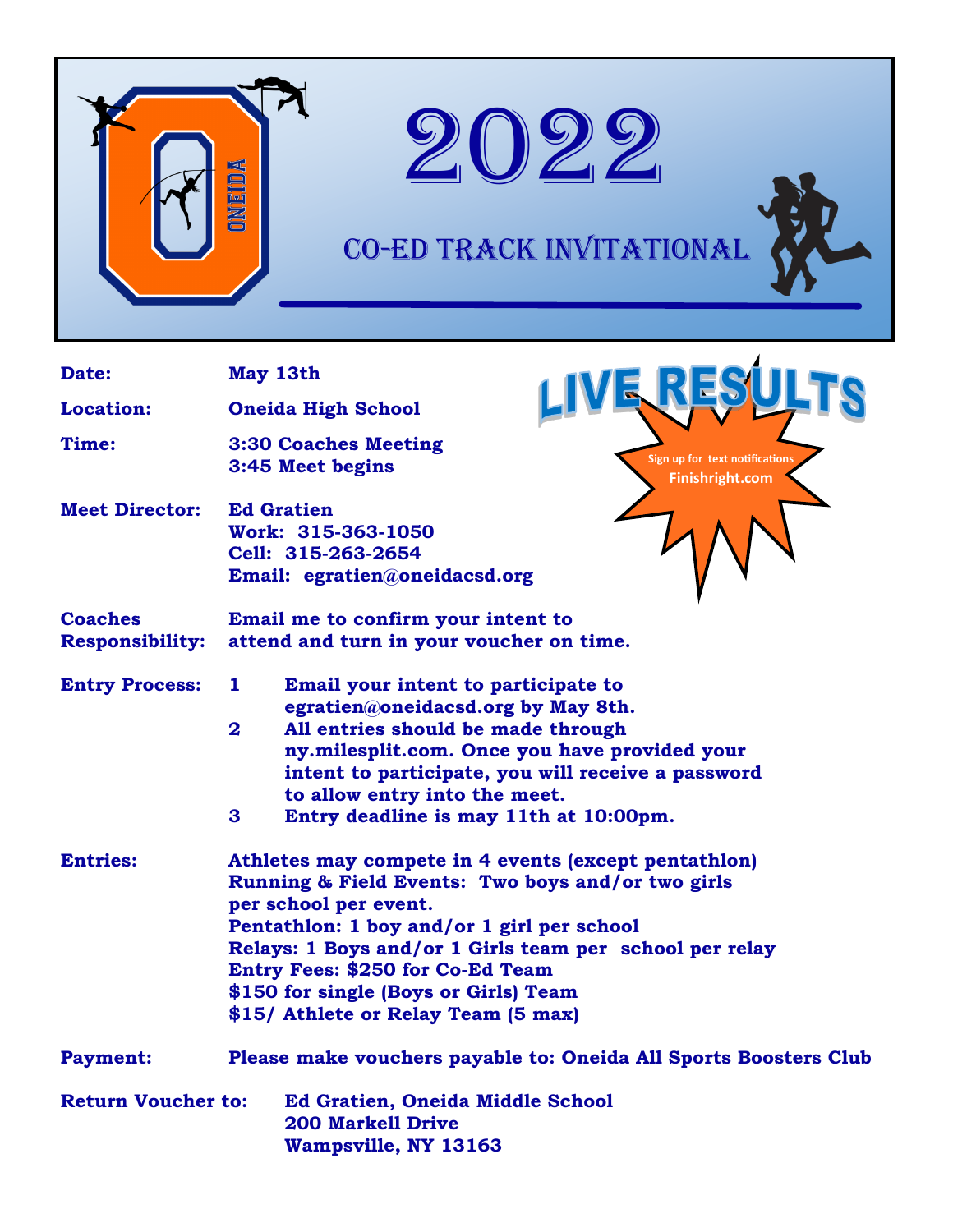



CO-ED Track Invitational

## *Order of Events*

| <b>RUNNING EVENTS</b> |               | <b>FIELD EVENTS</b>      | <b>STANDARDS</b> |
|-----------------------|---------------|--------------------------|------------------|
| 100H                  | <b>PENT G</b> | <b>BOYS SHOT PUT</b>     | 38'              |
| 100H (G)              | <b>FINAL</b>  | <b>GIRLS SHOT PUT</b>    | 28'              |
| <b>110HH</b>          | <b>PENT B</b> | <b>GIRLS DISCUS</b>      | 80'              |
| 110HH (B)             | <b>FINAL</b>  | <b>BOYS DISCUS</b>       | 100'             |
| STEEPLE CHASE B/G     | <b>FINAL</b>  | <b>GIRLS PENT HJ</b>     |                  |
| 400 (B/G)             | <b>FINAL</b>  | <b>GIRLS HIGH JUMP</b>   | 4'               |
| 100(B/G)              | <b>FINAL</b>  | <b>BOYS PENT HJ</b>      |                  |
| 800 (B/G)             | <b>FINAL</b>  | <b>BOYS HIGH JUMP</b>    | $5' - 4''$       |
| 400 H (B/G)           | <b>FINAL</b>  | <b>GIRLS LONG JUMP</b>   | $13' - 6''$      |
| 1600/1500 (B/G)       | <b>FINAL</b>  | <b>BOYS LONG JUMP</b>    | $17' - 6$        |
| 200(B/G)              | <b>FINAL</b>  | <b>BOYS TRIPLE JUMP</b>  | 37'              |
| 4 X 800 (B/G)         | <b>FINAL</b>  | <b>GIRLS TRIPLE JUMP</b> | 29'              |
| 4 X 100 (B/G)         | <b>FINAL</b>  | <b>GIRLS POLE VAULT</b>  | 7'               |
| 1500/800 (B/G)        | <b>PENT</b>   | <b>BOYS POLE VAULT</b>   | $9' - 6''$       |
| 4 X 400 (B/G)         | <b>FINAL</b>  | 4 throws and 4 jumps     |                  |